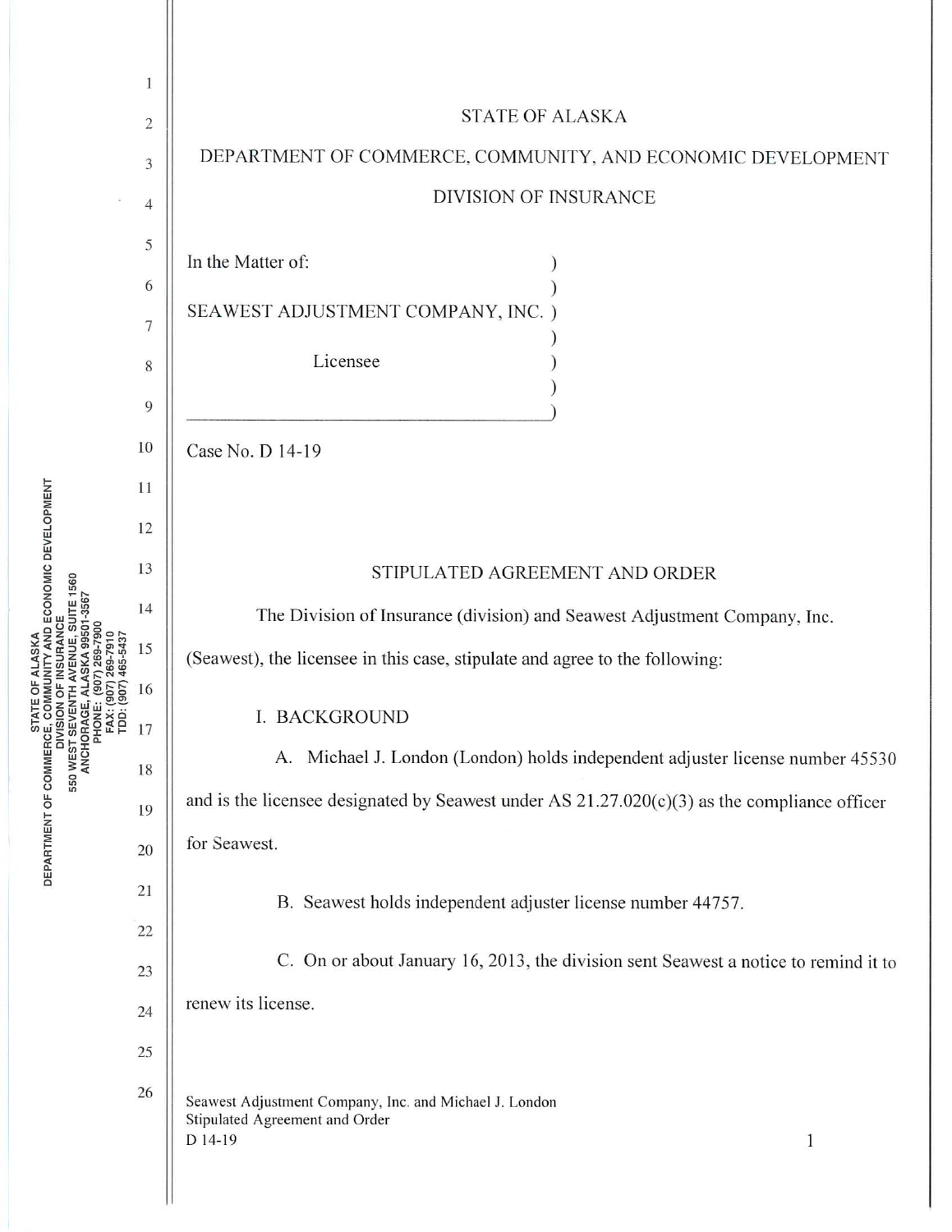10 STATE OF ALASKA<br>E, COMMUNITY AND ECONOMIC DEVELOPMENT 11 12 13 SUITE 1560 14 AVENUE, (907) 465-5437 15 NCHORAGE, ALASKA FAX: (907) 16 **SEVENTH PHONE:** rpp: 17 550 WEST 18 RTMENT OF 19 20 <sup>~</sup><sup>w</sup> 0 21

4

 $\mathbf{1}$ 

5

6

7

24

25

22

23

26

2  $\parallel$  D. On or about March 15, 2013, the division notified Seawest that its license  $3 \parallel$  lapsed for failure to renew.

E. The lapse notice in paragraph D stated a person may not act or represent to be an independent adjuster during the time a license has lapsed, and that penalties are provided for transacting business without a valid license.

8 F. On or about September 24, 2013, the division sent London a notice to remind 9 him to renew his license.

G. As part of the filing requirements to renew London's license and to reinstate Seawest's license, London, the designated compliance officer for Seawest, provided a notarized statement to the division indicating whether any business had been transacted while Seawest was not appropriately licensed. The statement indicated that the firm adjusted 19 claims between March 10, 2013 and December 13, 2013 earning \$61,704.78 in compensation. These transactions subject Seawest to civil penalties under AS 21.27.440.

H. The statement also indicated that Seawest conducted adjusting activities on behalf of Osprey Underwriting Agency Limited (Osprey), however, Osprey was neither admitted as an insurer nor as an unauthorized/surplus lines insurer in this state. AS 21.97.900 defines an "independent adjuster" as a "person who, for compensation as an independent contractor or as an employee of an independent contractor, for fee or commission, investigates and adjusts losses or claims arising under insurance contracts on behalf of an insurer." As a licensed independent adjuster, Seawest failed in its responsibility to confirm that the adjusting activities performed were on behalf of an insurer.

Seawest Adjustment Company, Inc. and Michael J. London Stipulated Agreement and Order  $D$  14-19 2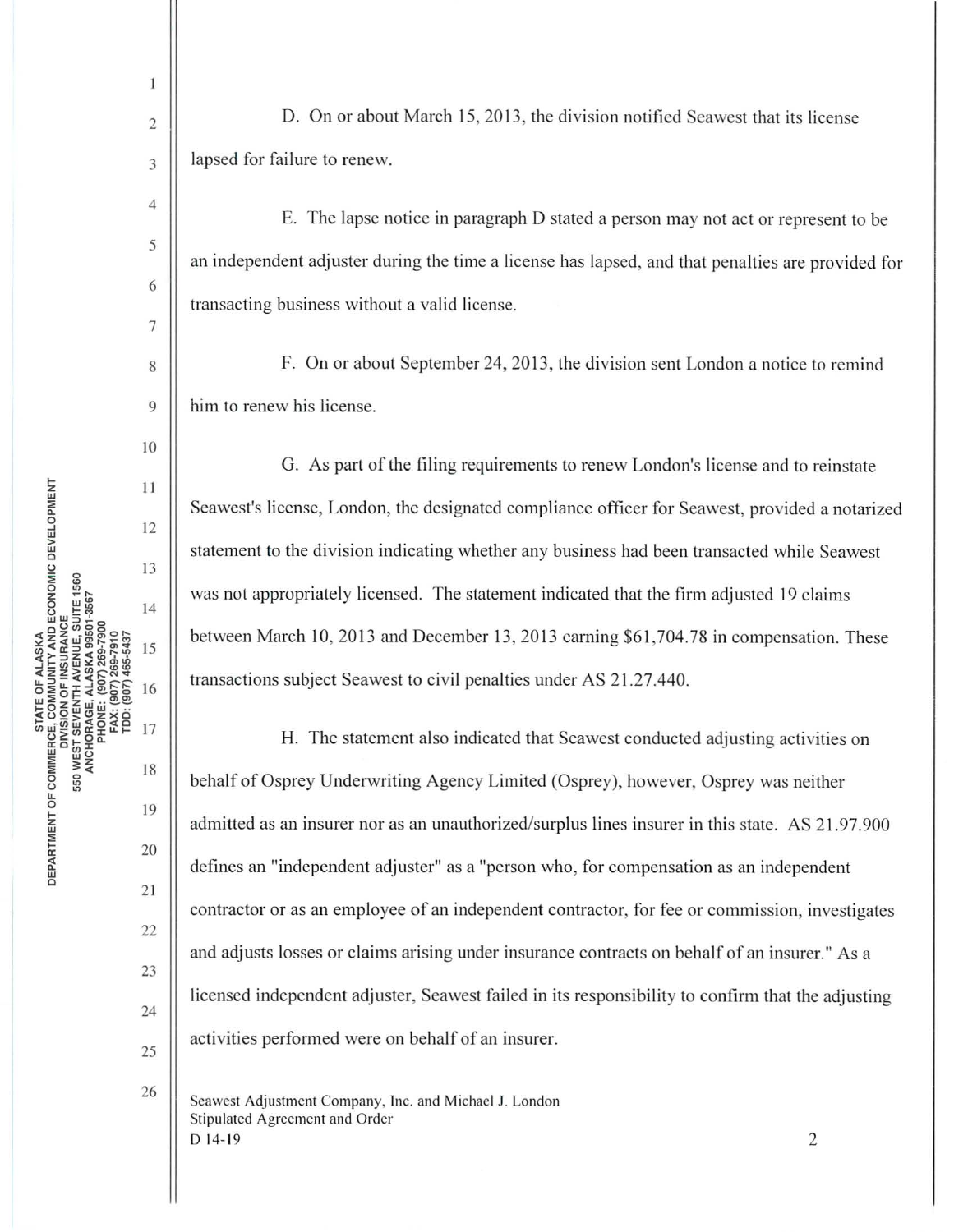2

 $\mathbf{I}$ 

3

4

5

6

7

8

9

10

11

12

13

14

15

16

17

18

19

20

21

22

23

24

25

26

## II. TERMS OF AGREEMENT

1. Seawest agrees to pay a civil penalty under AS 2 1.27.440 in the amount of \$61,704.78 for the unlicensed activity that occurred from March 10, 2013 through December 13, 2013, with \$41,704.78 suspended. The unsuspended penalty of \$20,000 is payable within 12 months of the time Seawest has been notified that the director has signed the order adopting this agreement. The unsuspended penalty shall be paid in 12 monthly installments with the first 11 installments being in the amount of  $$1,666.67$  and the final installment being in the amount of \$1,666.63.

2. In the event that Seawest violates Alaska insurance laws during the next two years, the suspended portion of the penalty referenced in paragraph one will be reinstated. Seawest also will be subject to any and all sanctions authorized by the insurance laws including imposition of additional penalties.

3. By signing this agreement, Seawest understands and agrees that any failure to comply with the conditions of this agreement will be grounds to revoke, suspend, or not renew Alaska independent adjuster license number 44757.

4. Seawest understands that this agreement is not binding on the parties unless and until the director signs the order adopting this agreement.

DATED: 9-22-14

DIVISION OF INSURANCE

nda Munitz

inda Brunette Program Coordinator

Seawest Adjustment Company, Inc. and Michael J. London Stipulated Agreement and Order  $D$  14-19  $3$